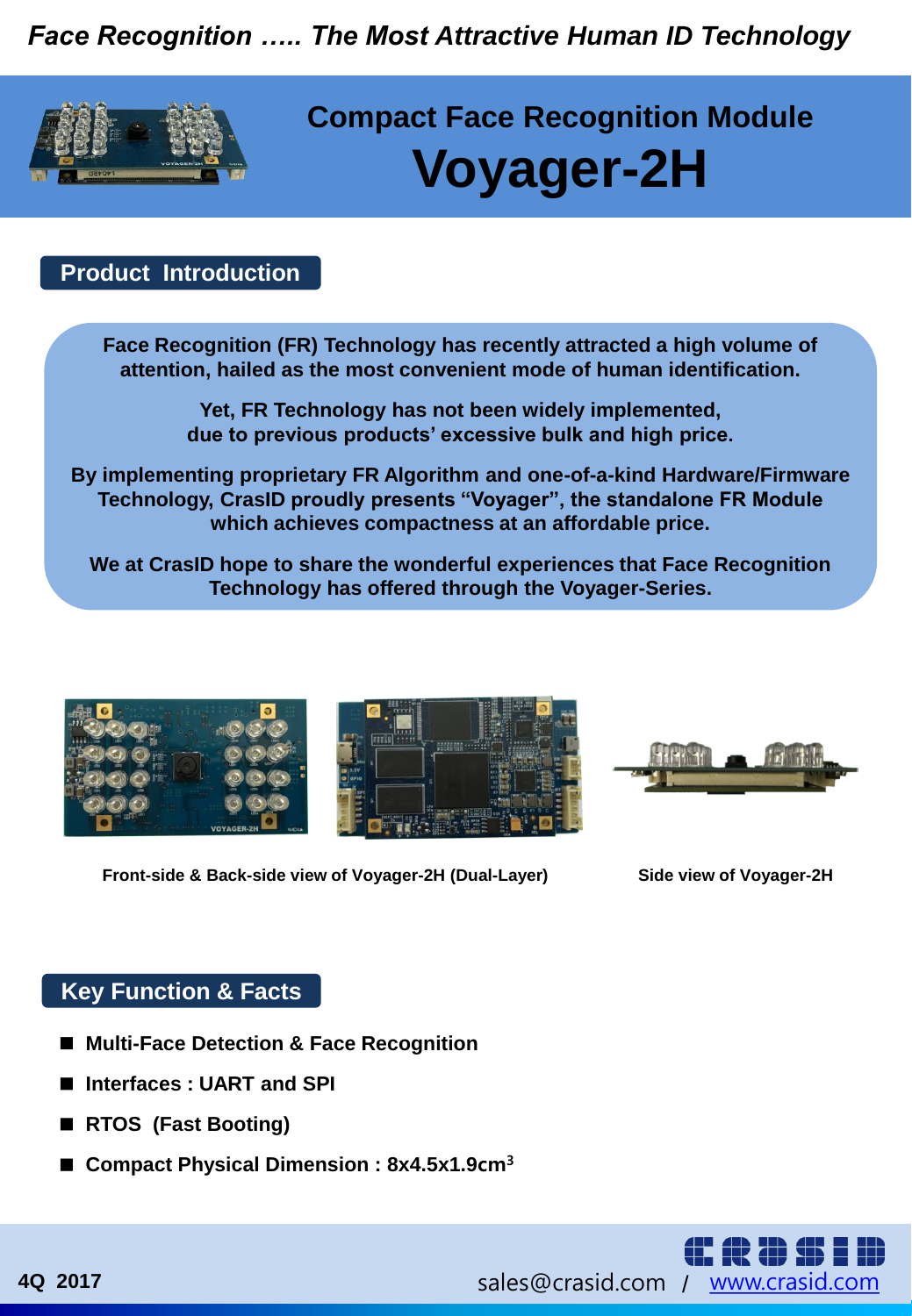## **Hardware Specification**

| AP / Memory                | Cortex A9 with 4GB eMMC Flash and 512MB DDR3 SDRAM |
|----------------------------|----------------------------------------------------|
| Camera Sensor              | HD CIS                                             |
| LED                        | 24EA 850nm IR LEDs                                 |
| Illumination               | 0 Lux $\sim$ 8,000 Lux                             |
| Interfaces                 | UART / SPI                                         |
| <b>Power Consumption</b>   | Max. 5.8W (12V X 480mA)                            |
| <b>Working Temperature</b> | $0 - 60 °C$                                        |
| <b>Size</b>                | 8cm x 4.5cm x 1.9cm                                |

# **Software Specification**

| <b>OS</b>           | v-RTOS                    |
|---------------------|---------------------------|
| Protocol            | v1.2                      |
| <b>Booting Time</b> | $<$ 1 sec                 |
| <b>SDK</b>          | C-code for multi-Platform |

# **Face Recognition Algorithm (UerFace) Specification**

| Version                     | V2.0.18.x                                                                                                           |
|-----------------------------|---------------------------------------------------------------------------------------------------------------------|
| <b>FAR</b>                  | $0.1\% - 0.001\%$ (Selectable)                                                                                      |
| <b>Face Detection</b>       | 5 faces (Detection Distance : $<$ 2.5m)                                                                             |
| Face Registration (1:N)     | 300 FaceID (3 poses registration / FaceID) per Group<br>10 Groups for 1:N Face Recognition (3,000 FaceID)           |
| Face Registration (1:1)     | 30,000 FaceID                                                                                                       |
| <b>Recognition Time</b>     | $<$ 1 sec                                                                                                           |
| <b>Recognition Distance</b> | $40cm \sim 70cm$ (recommended)                                                                                      |
| Remarks                     | Indoor environment away from direct sunlight<br>1.<br>Indoor environment away from strong IR lighting sources<br>2. |

**CRDSID**